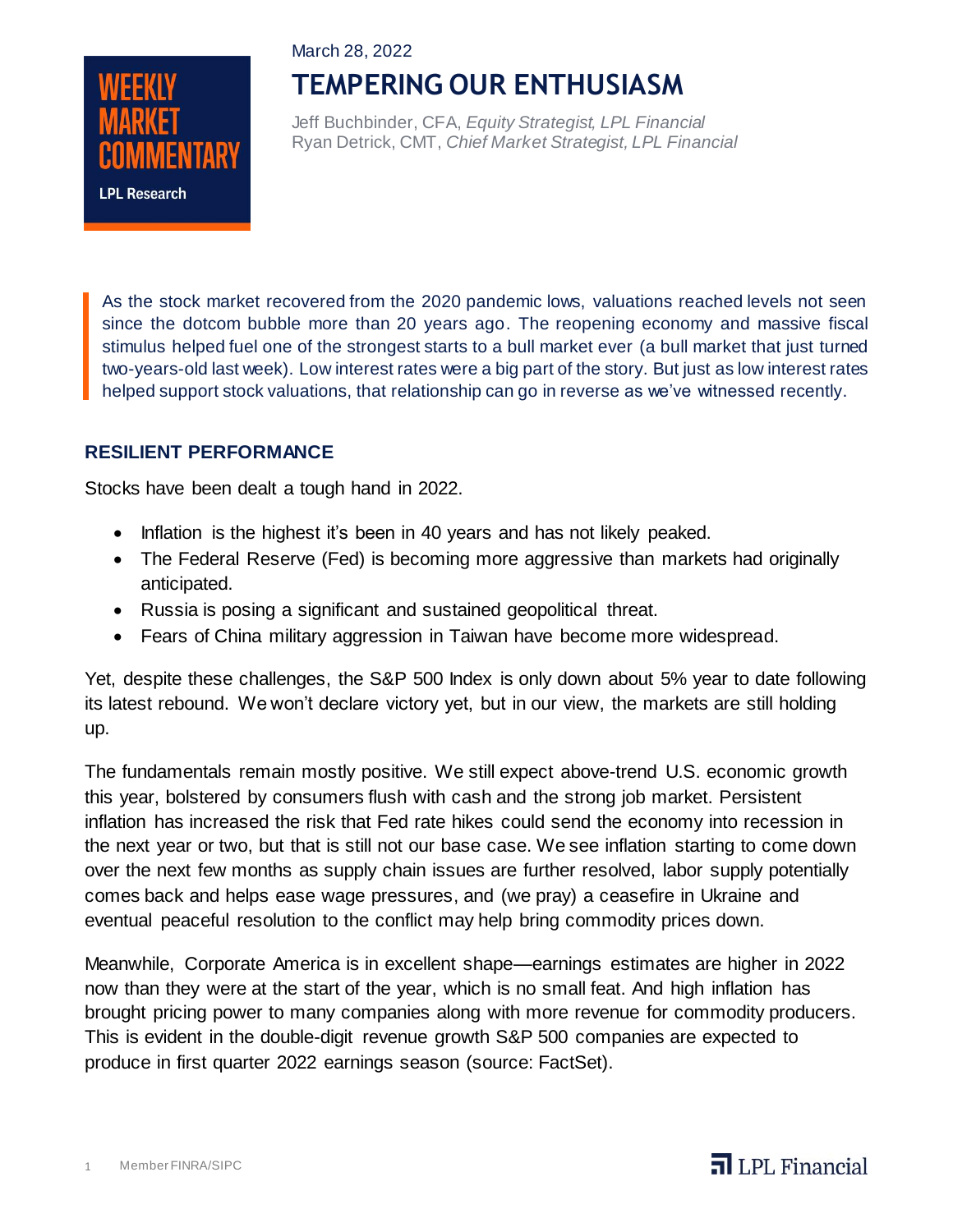Despite this generally favorable fundamental picture, we recognize stocks are garnering less valuation support from interest rates. Our outlook remains optimistic, and we continue to recommend investors overweight equities relative to their targets, but with less valuation support against an increasingly challenging macroeconomic backdrop, a slightly more cautious stance seems appropriate at this time.

#### **INTEREST RATES AND STOCKS ARE TIGHTLY CONNECTED**

This positive outlook is not without risks, particularly around the Fed's inflation fight. We saw in 2018 what can happen when the market thinks the central bank is getting too aggressive—a 19% correction for the S&P 500 during that year's fourth quarter. And certainly we would not dismiss the potential for an escalation of the war in Europe and a broader conflict.

That said, higher interest rates are the primary reason why we now see a lower fair value for the S&P 500 at yearend. Higher interest rates tend to correspond to lower valuations, as shown in **[Figure 1]**, which plots 60 years of data comparing the S&P 500's price-to-earnings ratio (P/E) relative to 10-year Treasury yields. Each dot on the scatterplot charts represents the P/E and interest rate at a given point in time. The relationship is clear.



Source: Source: LPL Research, FactSet 03/23/22. Data March 1962-Current. Indexes are unmanaged and cannot be invested in directly. Past performance is no guarantee of future performance. PE = price/earnings ratio.

## $\overline{\mathbf{d}}$  LPL Financial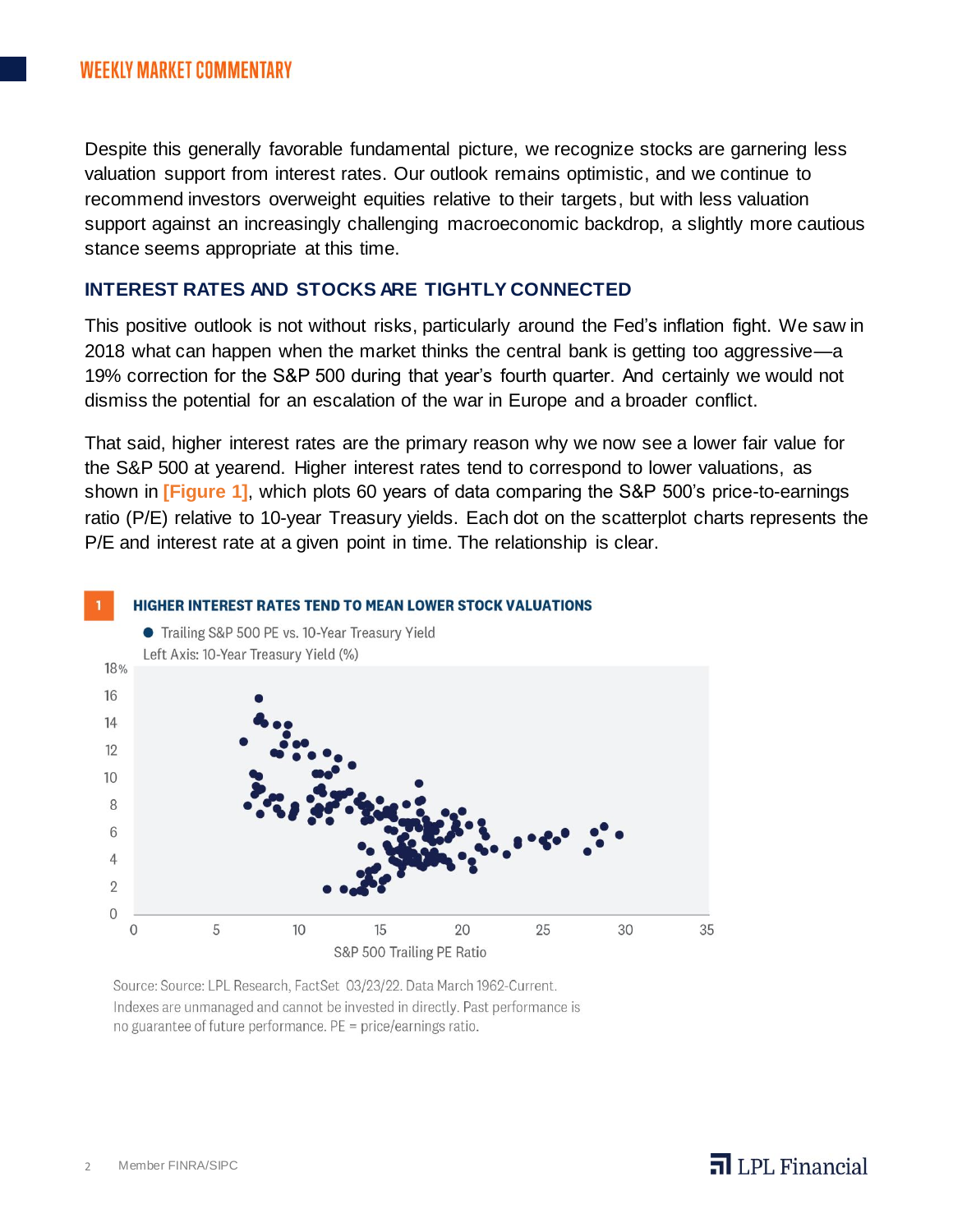Year to date, the S&P 500 Index P/E based on the consensus earnings estimate for the next 12 months has fallen from nearly 22 down to 19.2 as the 10-year U.S. Treasury yield has risen by about 80 basis points (0.8%) to over 2.4%.

Solid earnings have offset some of the impact of lower valuations, as the consensus estimate for S&P 500 earnings per share in 2022 has risen by about 2% so far this year. But as the economic expansion ages, and given the difficult profit margin environment (wage pressures, supply chain issues, materials and labor shortages, rising commodity prices), big earnings upside will likely be more difficult to achieve. That leaves valuations to do the heavy lifting. If interest rates stay at current levels or rise further, based on the relationship illustrated in **Figure 1**, stocks may not get enough valuation support to propel the S&P 500 to 5,000 by yearend.

#### **LOWERING OUR S&P 500 FAIR VALUE TARGET**

We see opportunities for stocks to return to record highs later this year on a combination of earnings gains and some recovery in valuations. However, the valuation headwind from higher interest rates may prevent the S&P 500 from clearing 5,000 within the next nine months. So although we continue to recommend investors overweight equities relative to their respective targets, we believe it's prudent to lower expectations slightly. Our S&P 500 year-end fair value target goes to 4,800 – 4,900, down from 5,000 to 5,100 **[Figure 2]**. The new target is based on a P/E of 20.5, down from the previous target of 21.5, and our (unchanged) 2023 S&P 500 earnings per share forecast of \$235.

#### **REDUCING S&P 500 FAIR VALUE TARGET**  $2<sup>2</sup>$

| 2022 U.S. Market Forecasts      | <b>Previous</b> | <b>Current</b> |
|---------------------------------|-----------------|----------------|
| S&P 500 Fair Value              | $5,000 - 5,100$ | 4,800 - 4,900  |
| 2022 S&P 500 Earnings per Share | \$220           | \$220          |

Our year-end 2022 fair-value target range for the S&P 500 of 4,800 to 4,900 is based on a price-earnings ratio (PE) of 20.5 to 21.

Source: LPL Research 03/24/22

Estimates may not develop as predicted.

All information is believed to be from reliable sources; however, LPL Financial makes no representation as to its completeness or accuracy.

### $\overline{\mathbf{d}}$  LPL Financial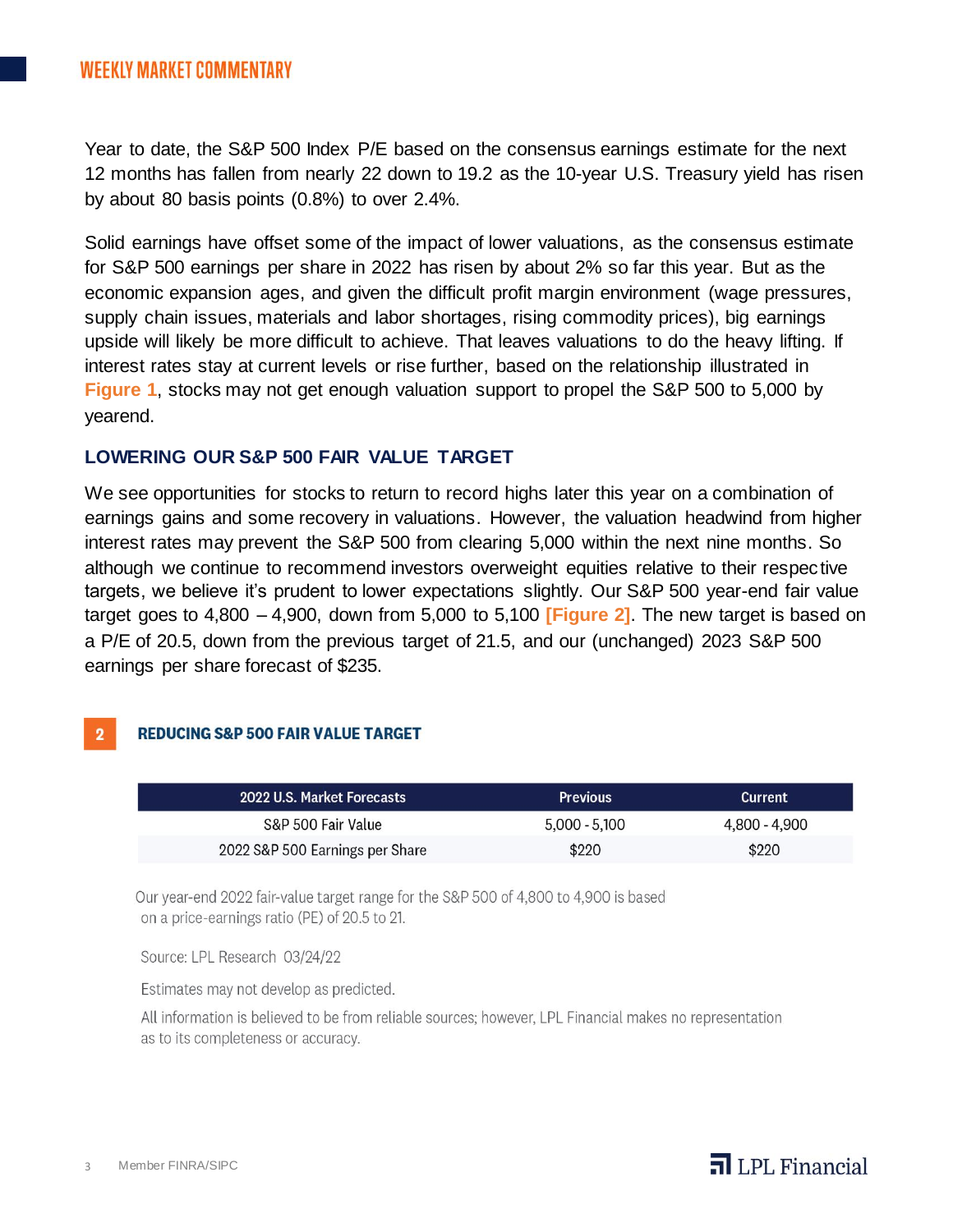### **CONCLUSION**

Inflation will be the key determining factor as to whether stocks can break through to new highs this year. Inflation rolling over could help bring interest rates down, slow the Fed, and help drive more economic growth and corporate profits. The relationship between inflation and stock valuations is similar to that of inflation and interest rates.

Bottom line, we anticipate a combination of some recovery in valuations, and solid mid-to-high single digit earnings gains from Corporate America will get stocks back to record highs over the next quarter or two. That optimism rests in our belief that interest rates will soon stabilize and inflation will soon peak as earnings grow. But no doubt, the path forward for stocks has gotten tougher. The recent move higher in interest rates doesn't change the calculus much for us in terms of stocks versus bonds. We continue to recommend an overweight allocation to equities and an underweight fixed income allocation relative to investors' targets, as appropriate.